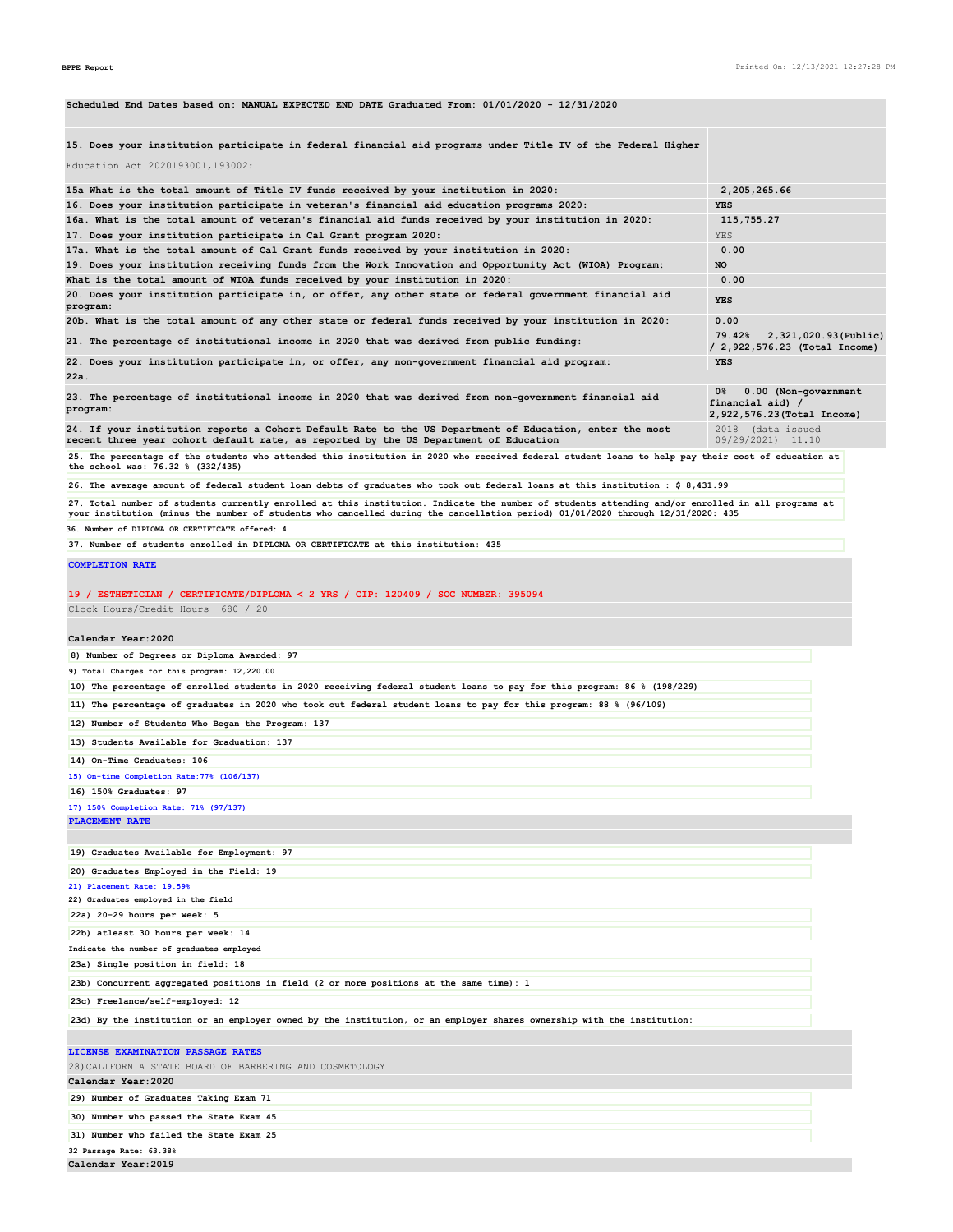| 37) Number of Graduates Taking Exam 78                                                                                  |
|-------------------------------------------------------------------------------------------------------------------------|
| 38) Number Who Passed the State Exam 55                                                                                 |
| 39) Number who failed the State Exam 23                                                                                 |
| 40 Passage Rate: 70.51%<br>SALARY AND WAGE INFORMATION                                                                  |
| 43) Graduates Available for Employment: 97                                                                              |
| 44) Graduates Employed in the Field: 19                                                                                 |
| 45) Graduates Employed in the Field Reported receiving the following Salary or Wage                                     |
| $$1 - $5,0001$                                                                                                          |
| \$5,001-\$10,000                                                                                                        |
| \$10,001-\$15,000 3                                                                                                     |
| \$15,001-\$20,000 2                                                                                                     |
| \$20,001-\$25,000 3                                                                                                     |
| \$25,001-\$30,000 4                                                                                                     |
| \$30,001-\$35,000 1                                                                                                     |
| \$35,001-\$40,000 2                                                                                                     |
| \$40,001-\$45,000 2                                                                                                     |
| \$45,001-\$50,000 1                                                                                                     |
| \$50,001-\$55,000                                                                                                       |
| \$55,001-\$60,000                                                                                                       |
| \$60,001-\$65,000                                                                                                       |
| \$65,001-\$70,000                                                                                                       |
| \$70,001-\$75,000                                                                                                       |
| \$75,001-\$80,000                                                                                                       |
| \$80,001-\$85,000                                                                                                       |
| \$85,001-\$90,000                                                                                                       |
| \$90,001-\$100,000                                                                                                      |
| over \$100,000                                                                                                          |
| No Salary Information Reported                                                                                          |
|                                                                                                                         |
| <b>COMPLETION RATE</b>                                                                                                  |
|                                                                                                                         |
| 1 / COSMETOLOGY / CERTIFICATE/DIPLOMA < 2 YRS / CIP: 120401 / SOC NUMBER: 395012                                        |
| Clock Hours/Credit Hours 1600 / 46                                                                                      |
| Calendar Year: 2020                                                                                                     |
| 8) Number of Degrees or Diploma Awarded: 22                                                                             |
| 9) Total Charges for this program: 23,000.00                                                                            |
| 10) The percentage of enrolled students in 2020 receiving federal student loans to pay for this program: 89 % (103/116) |
| 11) The percentage of graduates in 2020 who took out federal student loans to pay for this program: 96 % (25/26)        |
| 12) Number of Students Who Began the Program: 61                                                                        |
| 13) Students Available for Graduation: 61                                                                               |
| 14) On-Time Graduates: 22                                                                                               |
| 15) On-time Completion Rate: 36% (22/61)                                                                                |
| 16) 150% Graduates: 22                                                                                                  |
|                                                                                                                         |

**17) 150% Completion Rate: 36% (22/61) PLACEMENT RATE**

**19) Graduates Available for Employment: 22**

**20) Graduates Employed in the Field: 5 21) Placement Rate: 22.73% 22) Graduates employed in the field**

**22a) 20-29 hours per week: 3**

**22b) atleast 30 hours per week: 2**

**23d) By the institution or an employer owned by the institution, or an employer shares ownership with the institution: Indicate the number of graduates employed 23a) Single position in field: 5**

**23b) Concurrent aggregated positions in field (2 or more positions at the same time):**

**23c) Freelance/self-employed: 3**

**23d) By the institution or an employer owned by the institution, or an employer shares ownership with the institution:**

#### **LICENSE EXAMINATION PASSAGE RATES**

28)CALIFORNIA STATE BOARD OF BARBERING AND COSMETOLOGY

**Calendar Year:2020**

**29) Number of Graduates Taking Exam 17**

**30) Number who passed the State Exam 13**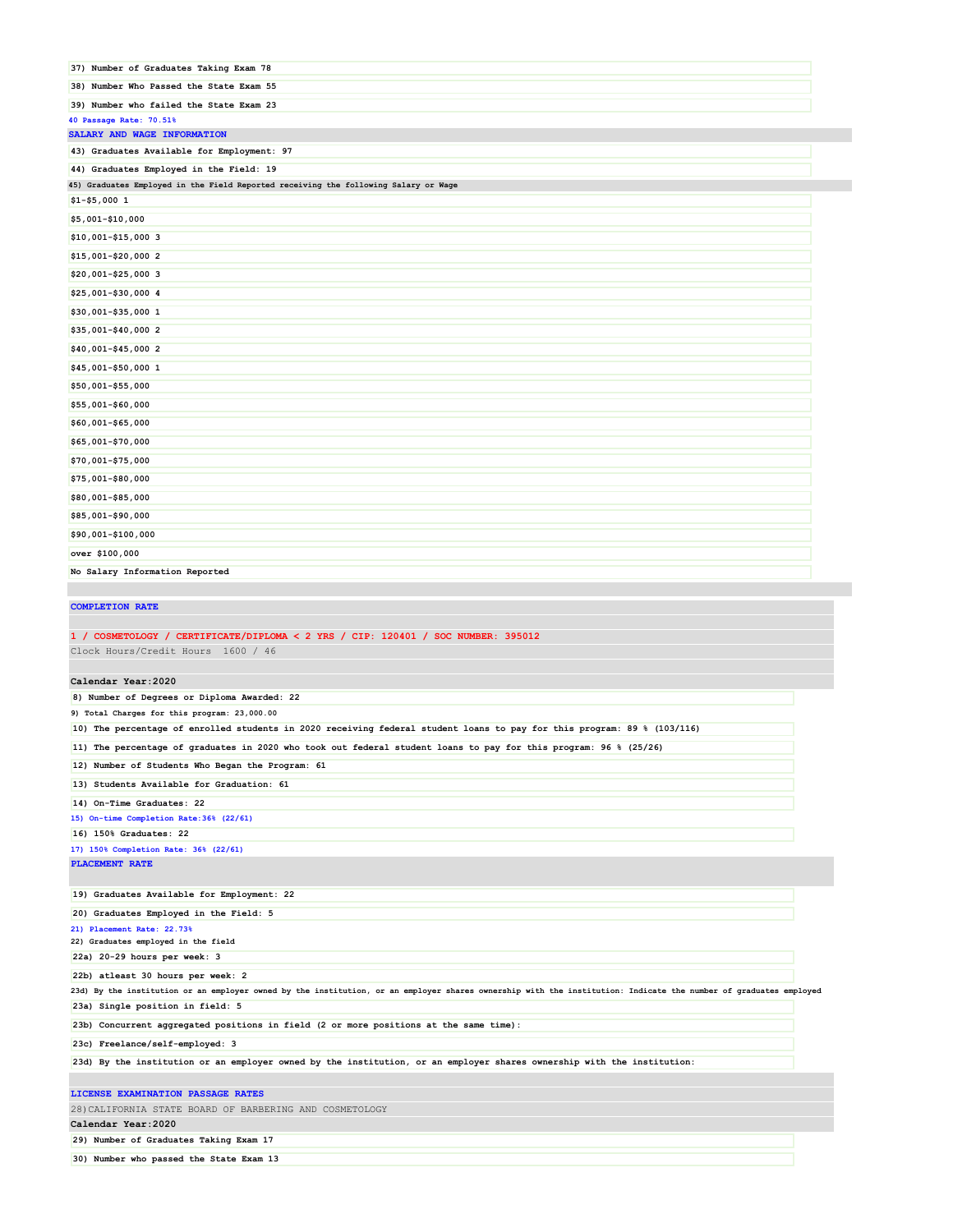| 31) Number who failed the State Exam 3                                              |  |
|-------------------------------------------------------------------------------------|--|
| 32 Passage Rate: 76.47%                                                             |  |
| Calendar Year: 2019                                                                 |  |
| 37) Number of Graduates Taking Exam 42                                              |  |
| 38) Number Who Passed the State Exam 30                                             |  |
| 39) Number who failed the State Exam 12                                             |  |
| 40 Passage Rate: 71.43%                                                             |  |
| SALARY AND WAGE INFORMATION                                                         |  |
| 43) Graduates Available for Employment: 22                                          |  |
| 44) Graduates Employed in the Field: 5                                              |  |
| 45) Graduates Employed in the Field Reported receiving the following Salary or Wage |  |
| $$1 - $5,000$                                                                       |  |
| \$5,001-\$10,000                                                                    |  |
| \$10,001-\$15,000                                                                   |  |
| \$15,001-\$20,000 1                                                                 |  |
| \$20,001-\$25,000 3                                                                 |  |
| \$25,001-\$30,000 1                                                                 |  |
| \$30,001-\$35,000                                                                   |  |
| \$35,001-\$40,000                                                                   |  |
| \$40,001-\$45,000                                                                   |  |
| \$45,001-\$50,000                                                                   |  |
| \$50,001-\$55,000                                                                   |  |
| \$55,001-\$60,000                                                                   |  |
| \$60,001-\$65,000                                                                   |  |
| \$65,001-\$70,000                                                                   |  |
| \$70,001-\$75,000                                                                   |  |
| \$75,001-\$80,000                                                                   |  |
| \$80,001-\$85,000                                                                   |  |
| \$85,001-\$90,000                                                                   |  |
| \$90,001-\$100,000                                                                  |  |
| over \$100,000                                                                      |  |
| No Salary Information Reported                                                      |  |

### **COMPLETION RATE**

# **12 / MANICURING/NAIL CARE / CERTIFICATE/DIPLOMA < 2 YRS / CIP: 120410 / SOC NUMBER: 395092**

Clock Hours/Credit Hours 400 / 13

## **Calendar Year:2020**

| 8) Number of Degrees or Diploma Awarded: 15<br>9) Total Charges for this program: 4,500.00<br>10) The percentage of enrolled students in 2020 receiving federal student loans to pay for this program: 0 % (0/50) |  |
|-------------------------------------------------------------------------------------------------------------------------------------------------------------------------------------------------------------------|--|
|                                                                                                                                                                                                                   |  |
|                                                                                                                                                                                                                   |  |
|                                                                                                                                                                                                                   |  |
| 11) The percentage of graduates in 2020 who took out federal student loans to pay for this program: 0 % (0/17)                                                                                                    |  |
| 12) Number of Students Who Began the Program: 24                                                                                                                                                                  |  |
| 13) Students Available for Graduation: 24                                                                                                                                                                         |  |
| 14) On-Time Graduates: 17                                                                                                                                                                                         |  |
| 15) On-time Completion Rate: 71% (17/24)                                                                                                                                                                          |  |
| 16) 150% Graduates: 15                                                                                                                                                                                            |  |
| 17) 150% Completion Rate: 63% (15/24)                                                                                                                                                                             |  |
| PLACEMENT RATE                                                                                                                                                                                                    |  |
| 19) Graduates Available for Employment: 15                                                                                                                                                                        |  |
| 20) Graduates Employed in the Field: 7                                                                                                                                                                            |  |
| 21) Placement Rate: 46.67%                                                                                                                                                                                        |  |
| 22) Graduates employed in the field                                                                                                                                                                               |  |
| 22a) 20-29 hours per week: 2                                                                                                                                                                                      |  |
| 22b) atleast 30 hours per week: 5                                                                                                                                                                                 |  |
| 23d) By the institution or an employer owned by the institution, or an employer shares ownership with the institution: Indicate the number of graduates<br>employed                                               |  |
| 23a) Single position in field: 6                                                                                                                                                                                  |  |
| 23b) Concurrent aggregated positions in field (2 or more positions at the same time): 1                                                                                                                           |  |
| 23c) Freelance/self-employed: 4                                                                                                                                                                                   |  |
|                                                                                                                                                                                                                   |  |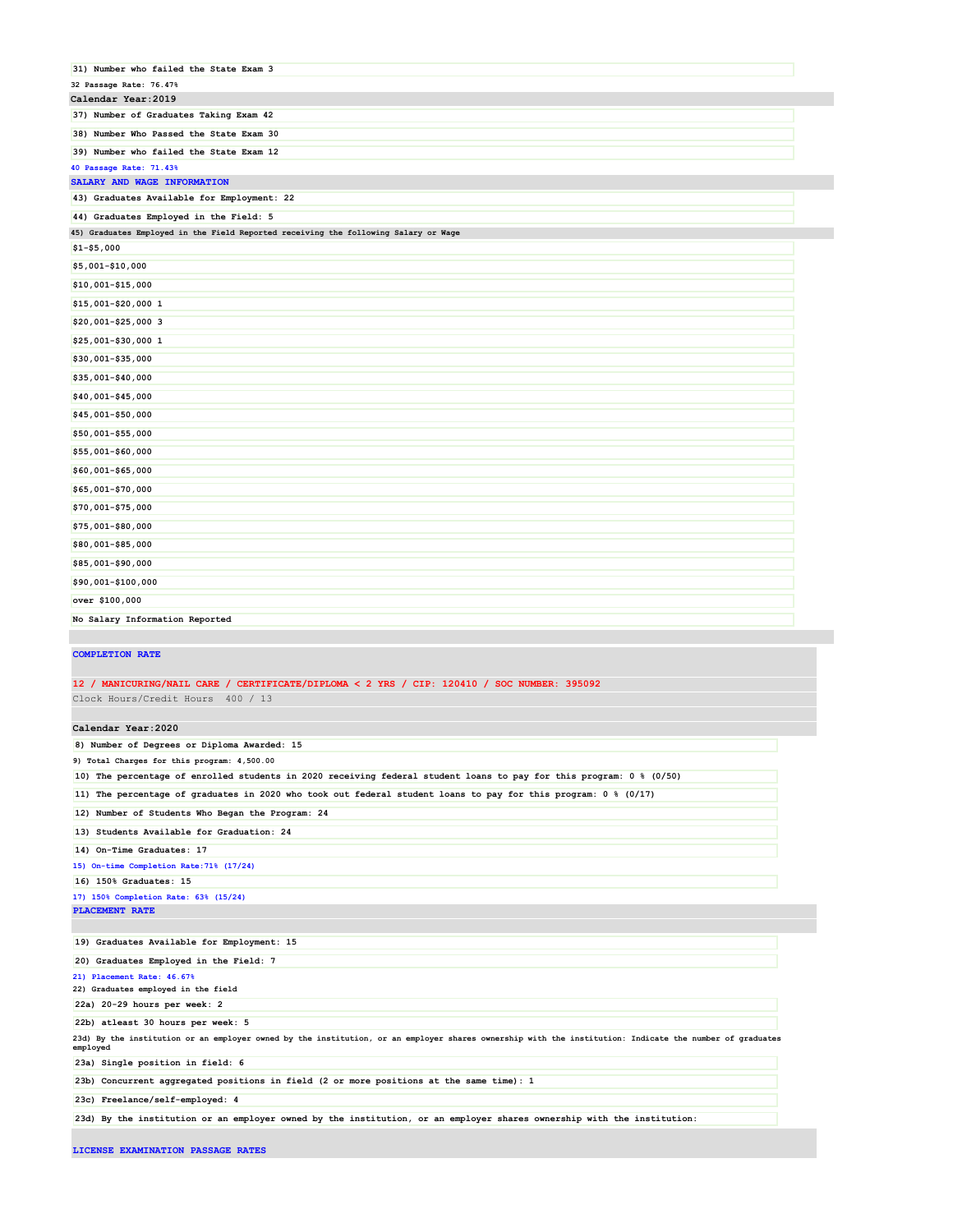| 28) CALIFORNIA STATE BOARD OF BARBERING AND COSMETOLOGY                             |  |
|-------------------------------------------------------------------------------------|--|
| Calendar Year: 2020                                                                 |  |
| 29) Number of Graduates Taking Exam 14                                              |  |
| 30) Number who passed the State Exam 12                                             |  |
| 31) Number who failed the State Exam 2                                              |  |
| 32 Passage Rate: 85.71%                                                             |  |
| Calendar Year: 2019                                                                 |  |
| 37) Number of Graduates Taking Exam 17                                              |  |
| 38) Number Who Passed the State Exam 13                                             |  |
| 39) Number who failed the State Exam 3                                              |  |
| 40 Passage Rate: 76.47%                                                             |  |
| SALARY AND WAGE INFORMATION                                                         |  |
| 43) Graduates Available for Employment: 15                                          |  |
| 44) Graduates Employed in the Field: 7                                              |  |
| 45) Graduates Employed in the Field Reported receiving the following Salary or Wage |  |
| $$1 - $5,0001$                                                                      |  |
| \$5,001-\$10,000                                                                    |  |
| \$10,001-\$15,000                                                                   |  |
| \$15,001-\$20,000 1                                                                 |  |
| \$20,001-\$25,000 2                                                                 |  |
| \$25,001-\$30,000 2                                                                 |  |
| \$30,001-\$35,000                                                                   |  |
| \$35,001-\$40,000 1                                                                 |  |
| \$40,001-\$45,000                                                                   |  |
| \$45,001-\$50,000                                                                   |  |
| \$50,001-\$55,000                                                                   |  |
| \$55,001-\$60,000                                                                   |  |
| \$60,001-\$65,000                                                                   |  |
| \$65,001-\$70,000                                                                   |  |
| \$70,001-\$75,000                                                                   |  |
| \$75,001-\$80,000                                                                   |  |
| \$80,001-\$85,000                                                                   |  |
| \$85,001-\$90,000                                                                   |  |
| \$90,001-\$100,000                                                                  |  |
| over \$100,000                                                                      |  |
| No Salary Information Reported                                                      |  |

## **COMPLETION RATE**

### **18 / BARBERING / CERTIFICATE/DIPLOMA < 2 YRS / CIP: 120402 / SOC NUMBER: 395011** Clock Hours/Credit Hours 1500 / 43

**Calendar Year:2020**

| 8) Number of Degrees or Diploma Awarded: 10                                                                                                                         |
|---------------------------------------------------------------------------------------------------------------------------------------------------------------------|
| 9) Total Charges for this program: 21,350.00                                                                                                                        |
| 10) The percentage of enrolled students in 2020 receiving federal student loans to pay for this program: 78 % (32/41)                                               |
| 11) The percentage of graduates in 2020 who took out federal student loans to pay for this program: 100 % (9/9)                                                     |
| 12) Number of Students Who Began the Program: 23                                                                                                                    |
| 13) Students Available for Graduation: 23                                                                                                                           |
| 14) On-Time Graduates: 10                                                                                                                                           |
| 15) On-time Completion Rate: 43% (10/23)                                                                                                                            |
| 16) 150% Graduates: 10                                                                                                                                              |
| 17) 150% Completion Rate: 43% (10/23)                                                                                                                               |
| <b>PLACEMENT RATE</b>                                                                                                                                               |
|                                                                                                                                                                     |
| 19) Graduates Available for Employment: 10                                                                                                                          |
| 20) Graduates Employed in the Field: 5                                                                                                                              |
| 21) Placement Rate: 50%                                                                                                                                             |
| 22) Graduates employed in the field                                                                                                                                 |
| 22a) 20-29 hours per week: 2                                                                                                                                        |
| 22b) atleast 30 hours per week: 3                                                                                                                                   |
| 23d) By the institution or an employer owned by the institution, or an employer shares ownership with the institution: Indicate the number of graduates<br>employed |
| 23a) Single position in field: 5                                                                                                                                    |

**23b) Concurrent aggregated positions in field (2 or more positions at the same time):**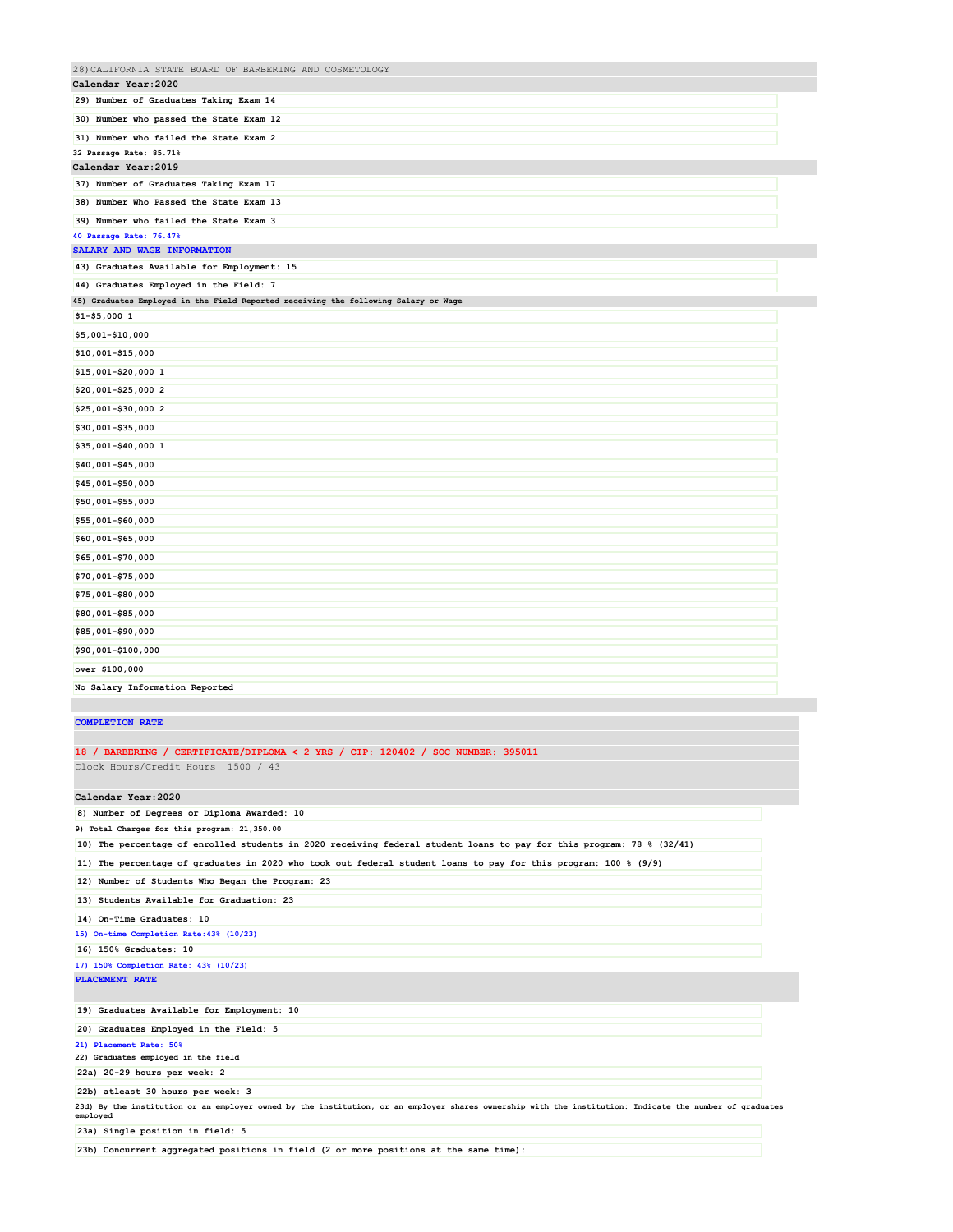|                        | 23c) Freelance/self-employed: 3                                                                                        |
|------------------------|------------------------------------------------------------------------------------------------------------------------|
|                        | 23d) By the institution or an employer owned by the institution, or an employer shares ownership with the institution: |
|                        | LICENSE EXAMINATION PASSAGE RATES                                                                                      |
|                        | 28) CALIFORNIA STATE BOARD OF BARBERING AND COSMETOLOGY                                                                |
| Calendar Year: 2020    |                                                                                                                        |
|                        | 29) Number of Graduates Taking Exam 8                                                                                  |
|                        | 30) Number who passed the State Exam 3                                                                                 |
|                        | 31) Number who failed the State Exam 5                                                                                 |
| 32 Passage Rate: 37.5% |                                                                                                                        |
| Calendar Year: 2019    |                                                                                                                        |
|                        | 37) Number of Graduates Taking Exam 24                                                                                 |
|                        | 38) Number Who Passed the State Exam 12                                                                                |
|                        | 39) Number who failed the State Exam 12                                                                                |
| 40 Passage Rate: 50%   |                                                                                                                        |
|                        | SALARY AND WAGE INFORMATION                                                                                            |
|                        | 43) Graduates Available for Employment: 10                                                                             |
|                        | 44) Graduates Employed in the Field: 5                                                                                 |
|                        | 45) Graduates Employed in the Field Reported receiving the following Salary or Wage                                    |
| $$1 - $5,000$          |                                                                                                                        |
| \$5,001-\$10,000       |                                                                                                                        |
| \$10,001-\$15,000      |                                                                                                                        |
| \$15,001-\$20,000 4    |                                                                                                                        |
| \$20,001-\$25,000      |                                                                                                                        |
| \$25,001-\$30,000 1    |                                                                                                                        |
| \$30,001-\$35,000      |                                                                                                                        |
| \$35,001-\$40,000      |                                                                                                                        |
| \$40,001-\$45,000      |                                                                                                                        |
| \$45,001-\$50,000      |                                                                                                                        |
| \$50,001-\$55,000      |                                                                                                                        |
| \$55,001-\$60,000      |                                                                                                                        |
| \$60,001-\$65,000      |                                                                                                                        |
| \$65,001-\$70,000      |                                                                                                                        |
|                        |                                                                                                                        |

# **\$70,001-\$75,000 \$75,001-\$80,000 \$80,001-\$85,000 \$85,001-\$90,000 \$90,001-\$100,000 over \$100,000 No Salary Information Reported**

### **COMPLETION RATE**

### **20 / MUD MAKEUP / / CIP: / SOC NUMBER: 0**

Clock Hours/Credit Hours 0 / 0

### **Calendar Year:2020**

| 8) Number of Degrees or Diploma Awarded:                                                                              |
|-----------------------------------------------------------------------------------------------------------------------|
| 9) Total Charges for this program: 1,299.00                                                                           |
| 10) The percentage of enrolled students in 2020 receiving federal student loans to pay for this program: 0 % (0/0)    |
| 11) The percentage of graduates in 2020 who took out federal student loans to pay for this program: $0 \tbinom{8}{0}$ |
| 12) Number of Students Who Began the Program:                                                                         |
| 13) Students Available for Graduation:                                                                                |
| 14) On-Time Graduates:                                                                                                |
| 15) On-time Completion Rate: 0% (0/0)                                                                                 |
| 16) 150% Graduates:                                                                                                   |
| 17) 150% Completion Rate: 0% (0/0)                                                                                    |
| PLACEMENT RATE                                                                                                        |
|                                                                                                                       |
| 19) Graduates Available for Employment:                                                                               |
| 20) Graduates Employed in the Field:                                                                                  |
| 21) Placement Rate: 0%                                                                                                |

**22) Graduates employed in the field**

**22a) 20-29 hours per week:**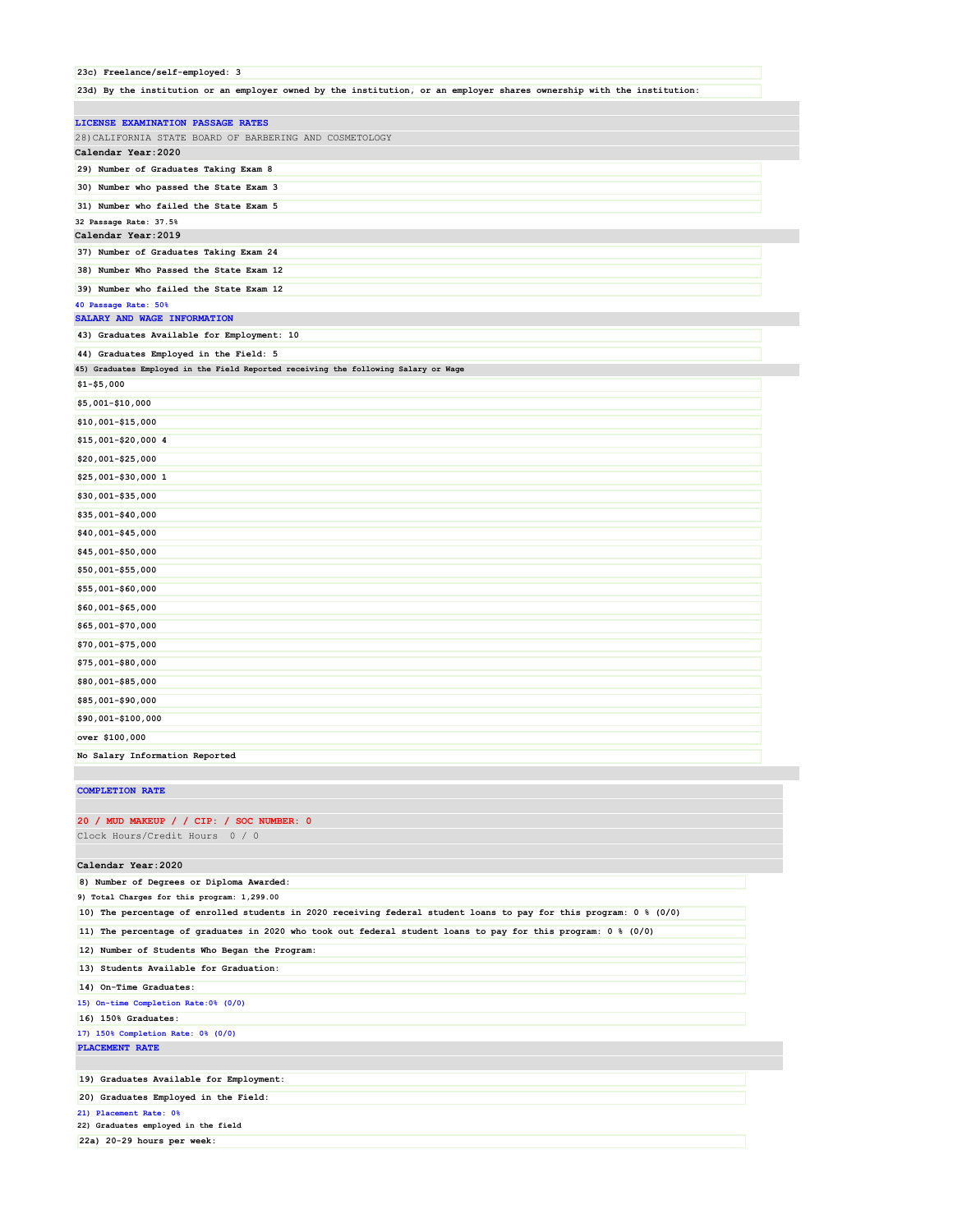| 22b) atleast 30 hours per week:                                                                                                                                     |
|---------------------------------------------------------------------------------------------------------------------------------------------------------------------|
| 23d) By the institution or an employer owned by the institution, or an employer shares ownership with the institution: Indicate the number of<br>graduates employed |
| 23a) Single position in field:                                                                                                                                      |
| 23b) Concurrent aggregated positions in field (2 or more positions at the same time):                                                                               |
| 23c) Freelance/self-employed:                                                                                                                                       |
| 23d) By the institution or an employer owned by the institution, or an employer shares ownership with the institution:                                              |
|                                                                                                                                                                     |
| LICENSE EXAMINATION PASSAGE RATES                                                                                                                                   |
| Calendar Year: 2020                                                                                                                                                 |
| 29) Number of Graduates Taking Exam                                                                                                                                 |
| 30) Number who passed the State Exam                                                                                                                                |
| 31) Number who failed the State Exam                                                                                                                                |
| 32 Passage Rate: 0%<br>Calendar Year: 2019                                                                                                                          |
| 37) Number of Graduates Taking Exam                                                                                                                                 |
| 38) Number Who Passed the State Exam                                                                                                                                |
| 39) Number who failed the State Exam                                                                                                                                |
| 40 Passage Rate: 0%                                                                                                                                                 |
| SALARY AND WAGE INFORMATION                                                                                                                                         |
| 43) Graduates Available for Employment:                                                                                                                             |
| 44) Graduates Employed in the Field:                                                                                                                                |
| 45) Graduates Employed in the Field Reported receiving the following Salary or Wage                                                                                 |
| $$1 - $5,000$                                                                                                                                                       |
| \$5,001-\$10,000                                                                                                                                                    |
| \$10,001-\$15,000                                                                                                                                                   |
| \$15,001-\$20,000                                                                                                                                                   |
| \$20,001-\$25,000                                                                                                                                                   |
| \$25,001-\$30,000                                                                                                                                                   |
| \$30,001-\$35,000                                                                                                                                                   |
| \$35,001-\$40,000                                                                                                                                                   |
| \$40,001-\$45,000                                                                                                                                                   |
| \$45,001-\$50,000                                                                                                                                                   |
| \$50,001-\$55,000                                                                                                                                                   |
| \$55,001-\$60,000                                                                                                                                                   |
| \$60,001-\$65,000                                                                                                                                                   |
| \$65,001-\$70,000                                                                                                                                                   |
| \$70,001-\$75,000                                                                                                                                                   |
| \$75,001-\$80,000                                                                                                                                                   |
| \$80,001-\$85,000                                                                                                                                                   |
| \$85,001-\$90,000                                                                                                                                                   |
|                                                                                                                                                                     |
| \$90,001-\$100,000                                                                                                                                                  |
| over \$100,000                                                                                                                                                      |
| No Salary Information Reported                                                                                                                                      |

#### **REPORT LEGEND**

**8. Number of Degrees, Diplomas or Certificates Awarded to graduates scheduled to complete in the reporting year?** Indicate the number of graduates who received a degree, diploma or certificate in the reporting year, who scheduled to complete 100% of the published program length within the reporting year.

**12. Number of Students Who Began the Program?** Indicate the number of students who were scheduled to complete the program in the year reporting year, exclude all students who cancelled during the cancellation period.

**13. Students Available for Graduation?** Indicate the number of students available for graduation in the reporting year,<br>for the program being reported. This number should be the number of students who began the program (# number of students who have died, been incarcerated or been called to active military duty.

**14. On-time Graduates?** Of the students available for graduation (#13 above), indicate the number of students who completed the program within 100% of the published program length, in the reporting year.

**15. Completion Rate?** Divide the number of On-Time Graduates (#14 above) by the number of Students Available for Graduation (#13 above)..

**16. 150% Graduates?** Of the students available for graduation (#13 above), provide the number of students who completed<br>the program within 150% of the published program period within the calendar year being reported, this Graduates' (#14 above)

**19. Graduates Available for Employment?** Indicate the number of individuals awarded a degree, diploma or certificate in<br>the reporting year minus the number of graduates that either died, became incarcerated, were called t duty, were international students that left the United States or did not have a visa allowing employment in the United States or, are continuing their education in an accredited or bureau-approved postsecondary institution.

**20. Graduates Employed in the Field?** Of the Graduates Available for Employment (#19 above), provide the number of graduates employed in the field, who are gainfully employed in a single position for which the institution represents the program prepares its graduates within six months after a student completes the applicable educational program. For occupations for which the state requires passing an examination, the period of employment shall begin within six months of the announcement of the examination results for the first examination available after a student completes an